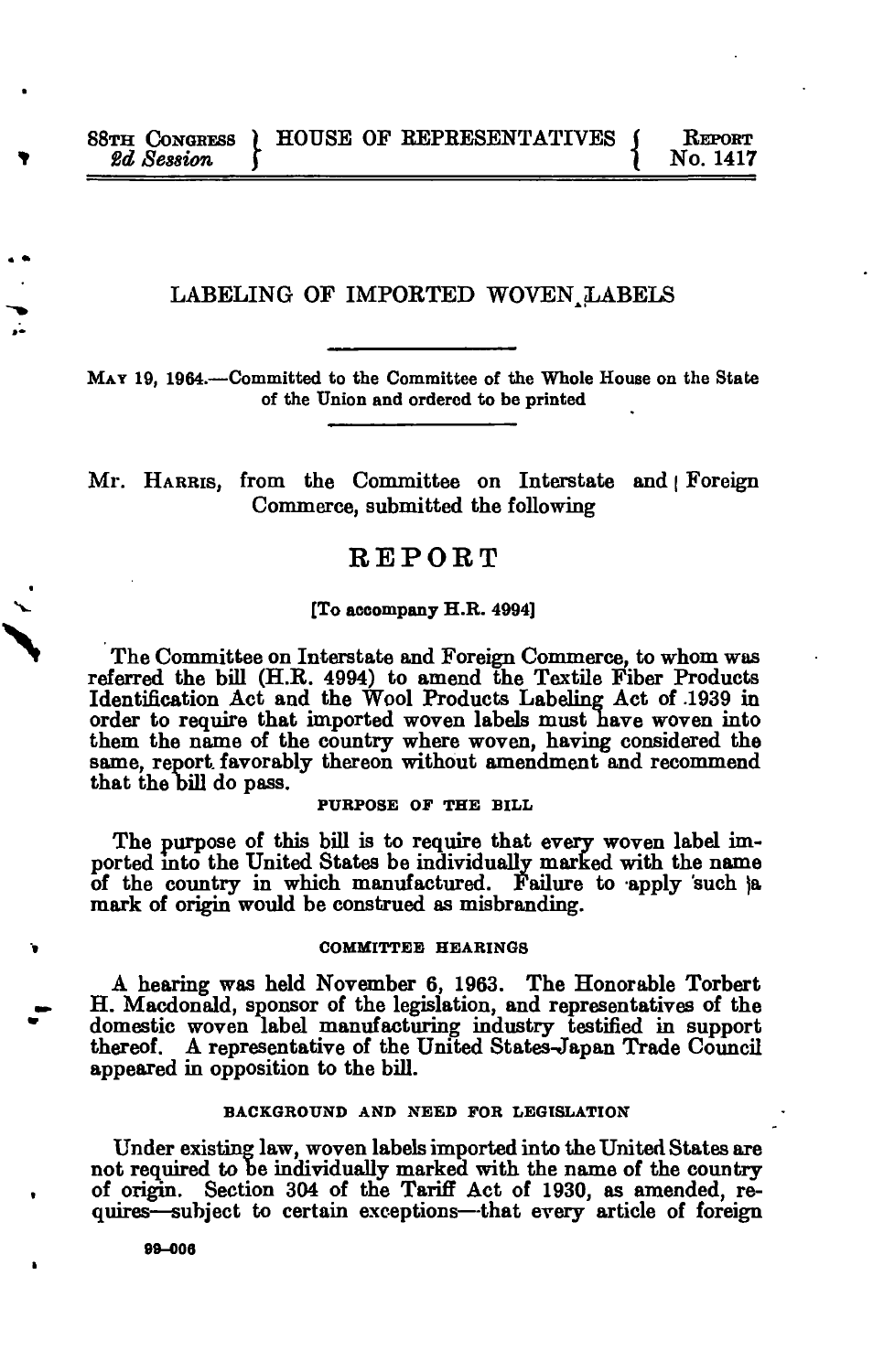origin imported into the United States be plainly marked so as to indicate to the ultimate purchaser in the United States the name of the country of origin. However, the act contains a list of conditions under any one of which the Secretary of the Treasury is permitted to authorize an exception from the individual marking requirement. This list of exceptions includes those articles where the marking of the container of such article will reasonably indicate the origin of such article.<sup>1</sup> The Secretary of the Treasury has granted an exception to imported woven labels under this provision, provided that they are imported in containers legibly and conspicuously marked to indicate the country of origin of the contents and the collector of customs at the port of entry is satisfied that the labels will reach the "ultimate purchaser" in such unopened container.<sup>2</sup>

For the purpose of the act, the "ultimate purchaser" is ordinarily the last person in the United States who will receive the article in the form in which it is imported. If an imported article will be used in manufacture, the manufacturer is the "ultimate purchaser." In the case of woven labels, the garment manufacturer or other manufacturer or processor is the last person in the series of commercial users who would be in a position to exercise an independent personal judgment as to the acceptability of the imported label and is consequently regarded as the "ultimate purchaser."

Although in the committee's view it is clear that the customs laws and regulations thereunder intend that garment manufacturers (the "ultimate purchasers") be given information on country of origin, of imported labels, it appears that owing to events occurring following importation, the garment manufacturer is denied this information in many instances.

During .the hearings on this legislation, witnesses testified that the practice of repackaging of woven labels, prior to sale to the garment manufacturer, deceives the manufacturer into believing the labels are of American origin and consequently results in a thwarting of the customs laws applicable to all finished products imported into the United States. A representative of the Woven Label Manufacturers of the United States of America stated:<sup>3</sup>

The clothing manufacturer \* \* \* cannot be expected to be apprised of this information from getting a box that may come to him from a jobber who buys these labels from outside the country, or from a label manufacturer who himself may buy labels from outside of the country and repackages them in another box of his own, so that the clothing manufacturer is not aware of the fact that he is getting a label from another country.

The labels arrive in the rolls, as we have already indicated; the domestic jobber may repack them, or the domestic label manufacturer who finds for one reason or another he wants to buy from some other country may repack them in their own boxes, which are not marked with country of origin, and the unmarked labels are then shipped to  $* * *$  the ultimate

<sup>&</sup>lt;sup>1</sup> Sec. 304(a)(3)(D) of the Tariff Act of 1930, as amended.<br>
<sup>2</sup> Treasury Regulation 1n Sec. 304(a)(3) Tariff Act of 1930, as amended.<br>
<sup>2</sup> Treasury Regulation 11.10 provides: "(a) Articles within any specification in se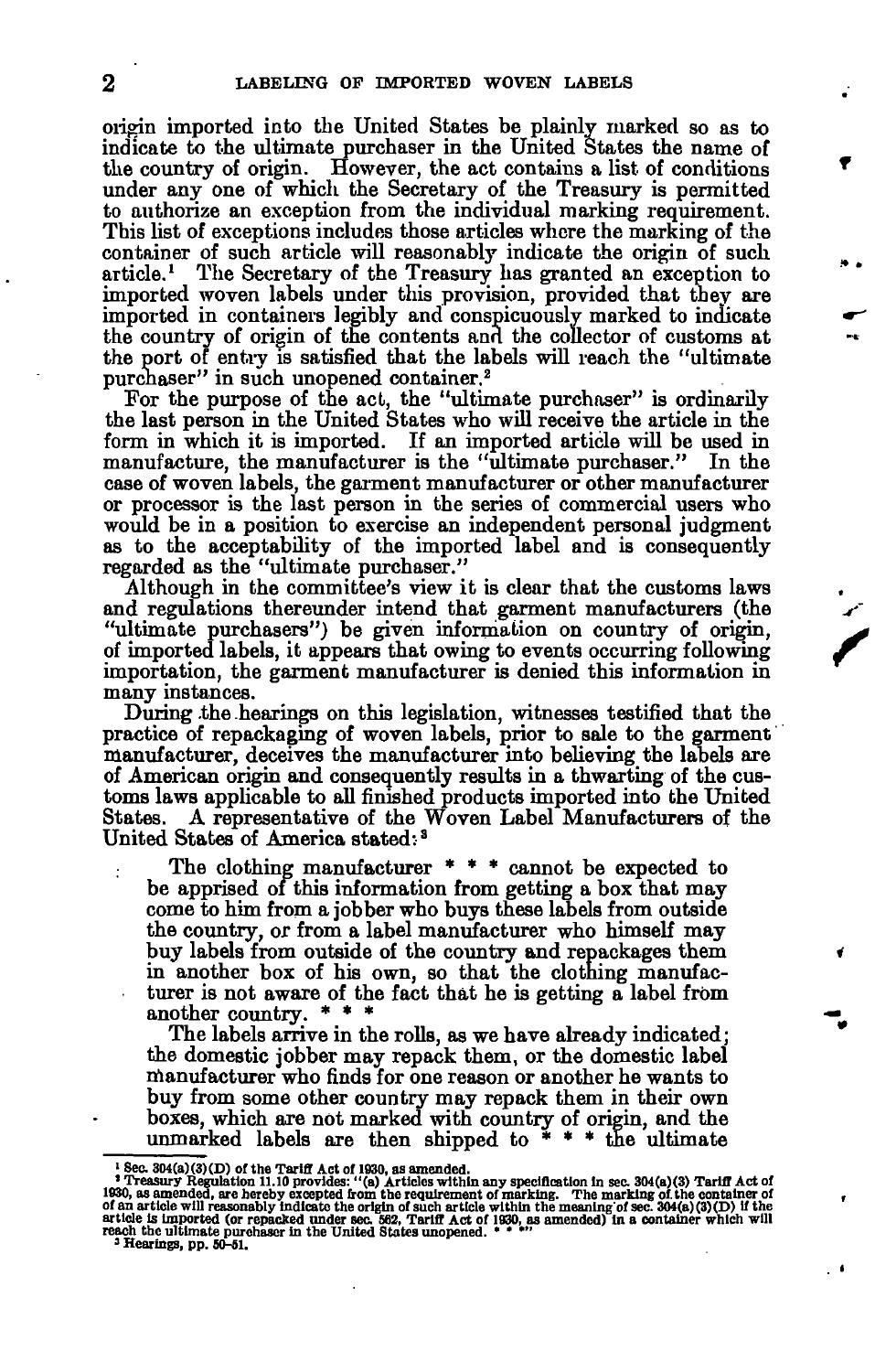purchaser who should know, who should be apprised, but who isn't apprised  $* * *$ .

It was also pointed out that a foreign labelmaker or his jobber can exactly copy a label designed by an American labelmaker for the purpose of later filling the needs of a domestic garment manufacturer. The garmentmaker might later purchase such labels, under the mistaken impression that they were, in fact, made in the United States. In the committee's view, the garment manufacturer ought to be entitled to consider, in evaluating the merits of the label and in exercising his choice between competing products, any experience he may have had with shrinkage, bleeding of colors from a particular country, and his experience in securing delivery of additional lots of identical labels, as needed.

The bill here being reported would remedy this situation by requiring that labels be individually marked.

According to industry spokesmen, marking of labels can be done at practically no cost, no separate operation, and at no impairment to their use or appearance. The country of origin would be woven into the turnunder portion of the label, so that this would not appear<br>on the face. In this manner, the retail purchaser of the garment would In this manner, the retail purchaser of the garment would not be misled or confused as to whether the name of the country referred to the label or to the garment to which the label was affixed.

In view of the foregoing, it should be clear that the bill in no way restricts the importation of foreign-made labels. The marking requirement is designed simply to provide the ultimate purchaser of such labels—the garment manufacturer—with information he needs in exercising his freedom of choice, as contemplated by the customs laws.

#### AGENCY REPORTS

EXECUTIVE OFFICE OF THE PRESIDENT, BUREAU OF THE BUDGET, *Washington, D.C., November 7, 1968.* 

Hon. OREN HARRIS,

*Chairman, Committee on Interstate and Foreign Commerce, House of Representatives, Washington, D.C.* 

DEAR MR . CHAIRMAN: This is in reply to your request of March 21, 1963, for comments on H.R. 4994, a bill to amend the Textile Fiber Products Identification Act and the Wool Products Labeling Act of 1939 in order to require that imported woven labels must have woven into them the name of the country where woven.

The bill would require that every woven label of wool or textile fiber imported into the United States be individually marked with the name of the country in which manufactured. Failure to apply such a mark of origin would be construed as misbranding.

The Departments of State, Treasury, and Commerce, and the Federal Trade Commission have all opposed H.R. 4994 in their reports to your committee. The Bureau of the Budget concurs in the comments made by the above agencies, and accordingly recommends against enactment of the bill.

Sincerely yours,

PHILLIP S. HUGHES. *Assistant Director for Legislative Reference.*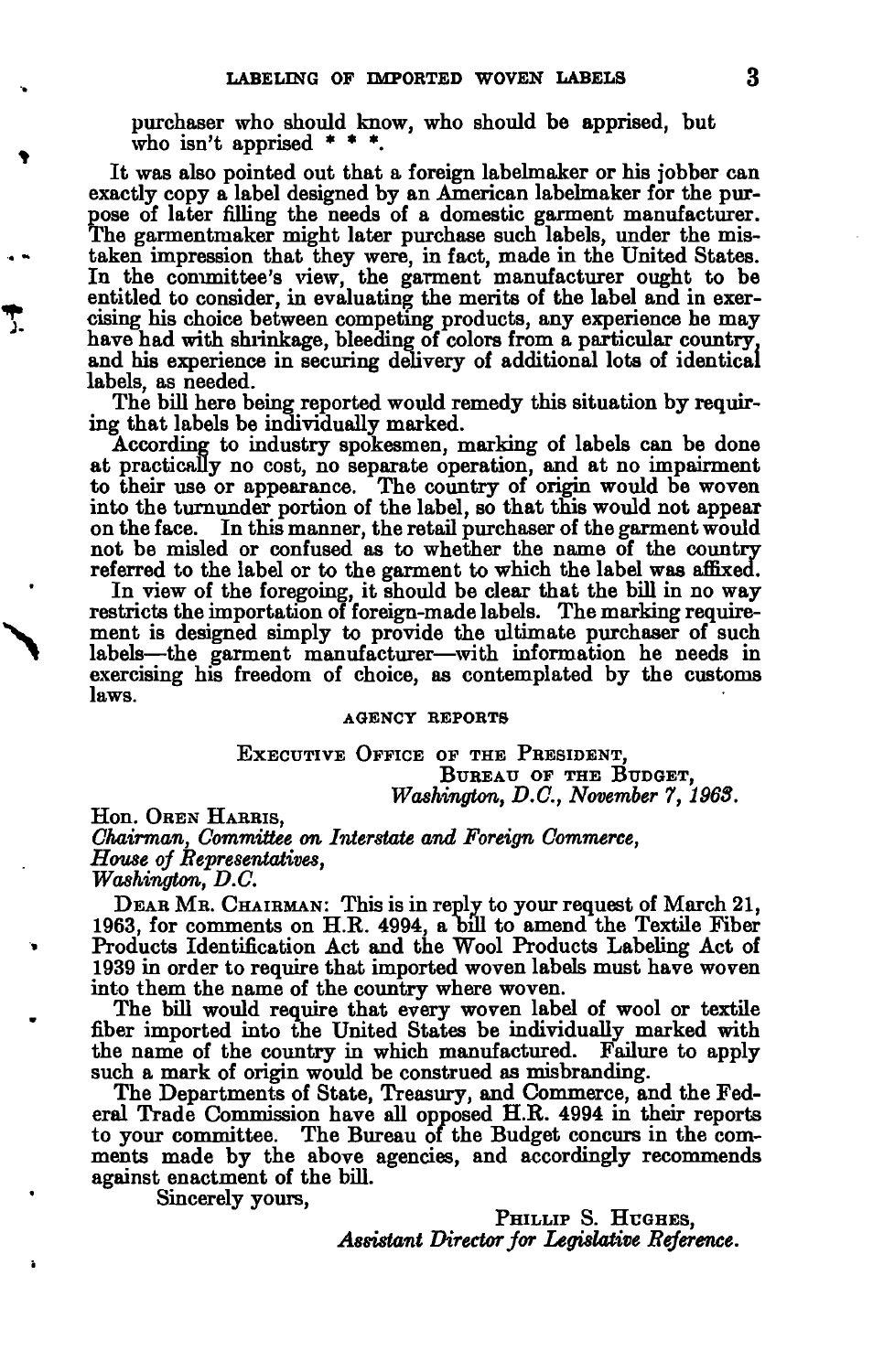FEDERAL TRADE COMMISSION, *Washington, D.C., November 4, 1963.* 

Hon. OREN HARRIS, *Chairman, Committee on Interstate and Foreign Commerce, House of Representatives,* 

*Washington, D.C.* 

DEAR MR . CHAIRMAN: This is in response to your letter of March 21, 1963, requesting a report on H.R. 4994, 88th Congress, 1st session, a bill to amend the Textile Fiber Products Identification Act and the Wool Products Labeling Act of 1939 in order to require that imported woven labels must have woven into them the name of the country where woven.

This bill would amend section 4 of the Textile Fiber Products Identification Act so as to provide that any label which is woven of imported textile fiber is considered to be misbranded under the provisions of the act

"unless the name of the country where such label was woven is woven into such label before importation."

Under section 12(a)(5) of the Textile Fiber Products Identification Act (15 U.S.C. 70j), "trimmings" are exempted therefrom. The rule promulgated by the Commission under the provisions of this act describe a "label" as a form of trimming. Furthermore, under such rules, rolls of labels, or labels before they are attached to another article, are excluded from the provisions of the act on the theory that the disclosure of the textile fiber content of a label is not necessary for the protection of the ultimate consumer. It is our understanding that Congress, in enacting the Textile Fiber Products Identification Act, was primarily interested in the fiber content of the product being offered for sale and not in the fiber content of the label attached to the product.

The Commission is of the opinion that it would be very difficult, administratively, to police this matter of labels in addition to the labeling of products to which the labels are attached, and, further, that this is not necessary for the protection of the ultimate consumer.

It is our opinion that the enactment of the subject bill would cause confusion where a prospective purchaser of a textile product, woven in one country, noted that there was attached thereto a label which disclosed that the label was woven in another cuntry.

The Commission opposes the enactment of H.R. 4994.

## PAUL RAND DIXON, *Chairman.*

N.B.—Pursuant to regulations, this report was submitted to the Bureau of the Budget on May 3, 1963, and on November 1, 1963, the Bureau of the Budget advised that there is no objection to the submission of this report from the standpoint of the administration's program.

JOSEPH W. SHEA, *Secretary.*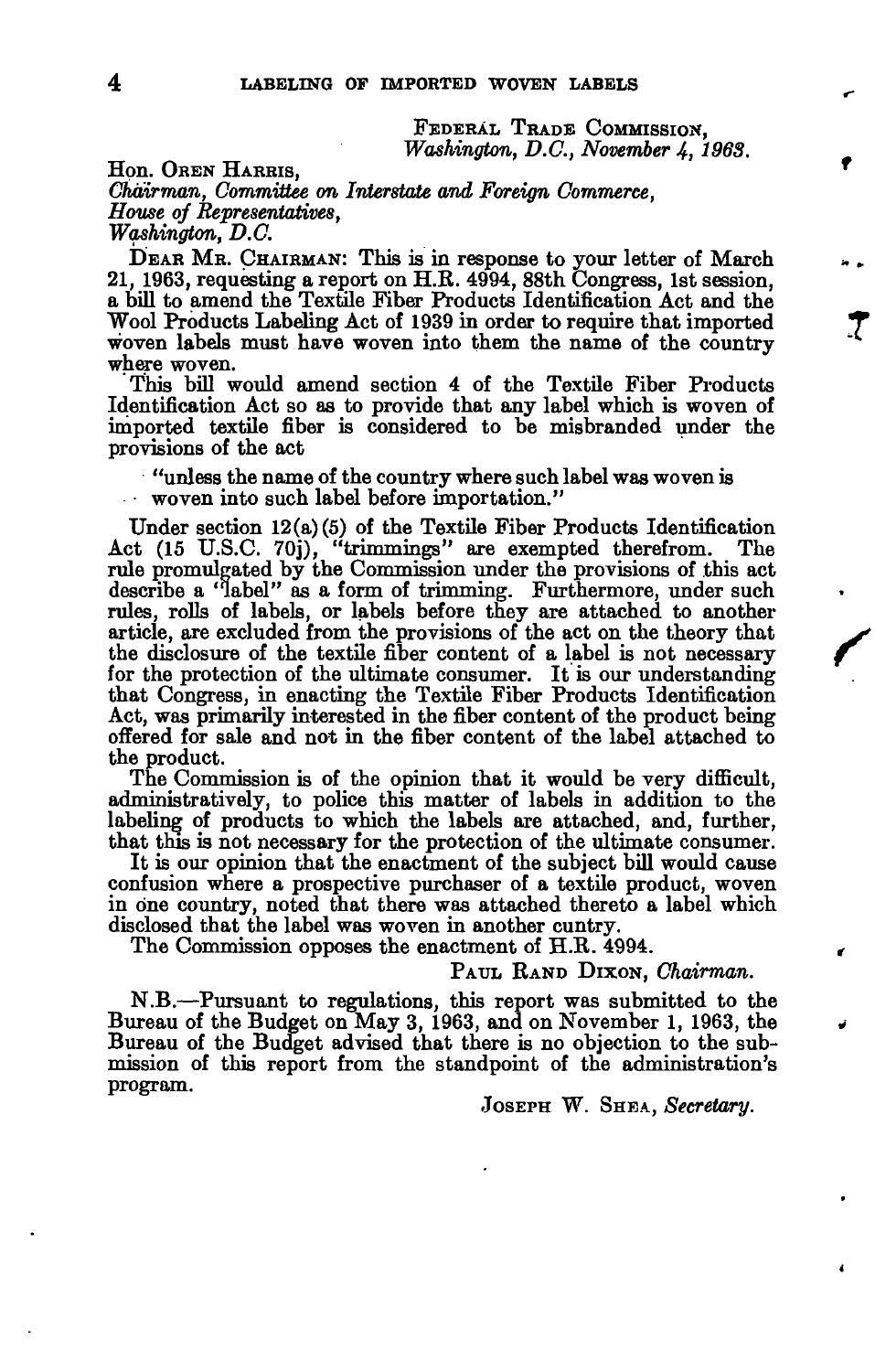DEPARTMENT OF STATE, *Washington, November 6, 1963.* 

## Hon. OREN HARRIS,

*Chairman, Committee on Interstate and Foreign Commerce, House oj Representatives.* 

DEAR MR. CHAIRMAN: This report on H.R. 4994, a bill to amend the Textile Fiber Products Identification Act and the Wool Products Labeling Act of 1939 in order to require that imported woven labels must have woven into them the name of the country where woven, is submitted in response to your request of March 21, 1963.

The purpose of H.R. 4994 is to require that every woven label of wool of textile fiber imported into the United States to be affixed to a garment or other article be individually marked with the name of the country in which manufactured.

Under existing law, woven labels imported by a manufacturer, processor, or dealer in this country to be affixed to articles by him are exempt from requirements as to individual marks of origin. Wool Products Labeling Act (15 U.S.C. 68b) does not require that products be identified as to country of origin. Although the Textile Fiber Products Identification Act contains a marks-of-origin requirement (15 U.S.C. 70b), articles to be sold to the ultimate consumer in packages are exempted provided the package bears the name of the country of origin. A similar rule is applied under section 304 of the Tariff Act of 1930 (19 U.S.C. 1304) as interpreted by the courts.

It is the view of the Department of State that the provisions of existing law as presently interpreted with respect to the marking of woven labels are reasonable and should be allowed to stand. The garment manufacturer or other manufacturer or processor would appear to be the last person in the series of commercial users who would be in a position to exercise an independent personal judgment as to the acceptability of the imported label and is, consequently, properly to be regarded as the "ultimate purchaser."

A principal objection to a requirement that foreign-made labels be individually marked is that if such a label should be affixed to a U.S. product, the product itself would very likely be regarded by prospective buyers as of foreign origin. The effect of the proposed amendment, if enacted into law, would, therefore, be to defeat the purpose of normal marking regulations, which is to prevent deception of the purchaser. Moreover, the singling out of a small class of parts, such as labels, for exception from the general rules imposed under the laws would not seem to be a desirable administrative practice.

The application of marking requirements to imported woven labels would doubtless be interpreted abroad as the imposition of a new trade restriction by the United States. Such an impression will not be helpful to our negotiations under the Trade Expansion Act, nor will it aid us in securing removal of foreign restrictions affecting our exports. In 1961, less than 6,000 pounds of cotton labels, valued at less than \$50,000, were imported. The Netherlands was the principal supplier. The published import statistics for that year do not separately list imports of woolen labels.

For the reasons set forth above, the Department of State is opposed to the enactment of H.R. 4994.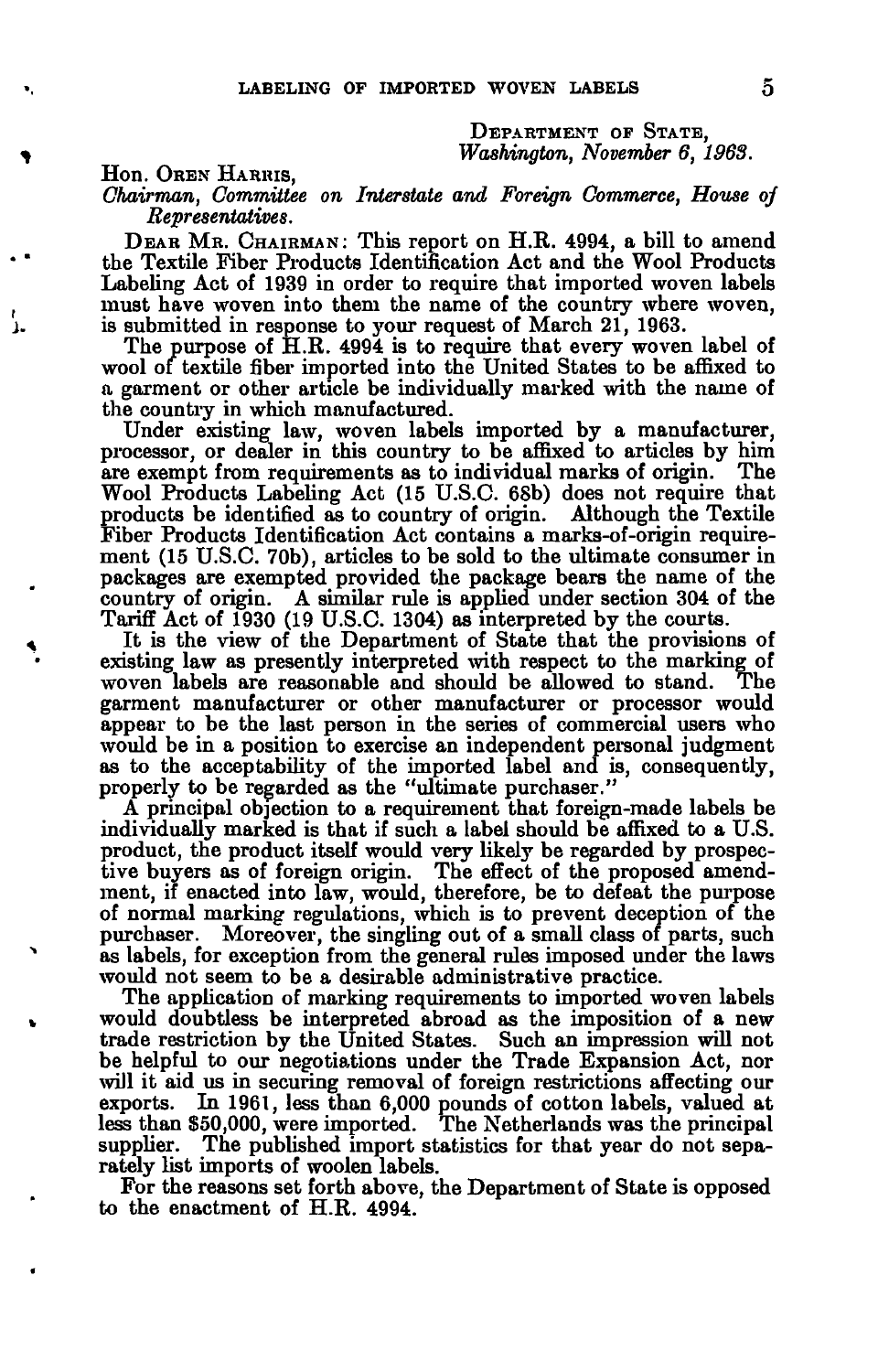The Bureau of the Budget advises that from the standpoint of the administration's program there is no objection to the submission of this report.

Sincerely yours,

FREDERICK G. DUTTON, *Assistant Secretary*  (For the Secretary of State).

GENERAL COUNSEL OF THE DEPARTMENT OF COMMERCE, *Washington, D.C., November 5, 1968.*  7

Hon. OREN HARRIS, *Chairman, Committee on Interstate and Foreign Commerce, House of Representatives, Washington, D.C.* 

DEAR MR. CHAIRMAN: This is in further response to your request for the views of this Department with regard to H.R. 4994, a bill to amend the Textile Fiber Products Identification Act and the Wool Products Labeling Act of 1939 in order to require that imported woven labels must have woven into them the name of the country where woven.

If enacted, H.R. 4994 would require that the name of the country where imported labels are woven be woven into the label before importation. Any woven label which is an imported textile fiber product would be misbranded unless the mark of origin is so applied.

The Department of Commerce supports the long-established requirement now embodied in section 304 of the Tariff Act of 1930 that, recognizing certain exceptions, each imported article produced abroad must be legibly marked with the name of the country of origin in English so as to indicate to the ultimate purchaser in the United States where the article was originally produced or manufactured. The Depart-usut supports equally the principle embodied in the several exemptions from marking requirements authorized or required by that section, that the requirement should not be so applied as to impose an undue burden on foreign commerce.

In the past, manufacturers and processors have been regarded as the ultimate purchasers of labels. On this basis, subsection 3(H) of section 304 requires no country of origin identification for labels used by these business groups. The Department of Commerce favors the retention of this principle.

To go further than the present law appears to be an unnecessary change in the existing interpretation of an "ultimate purchaser" as the term applies to users of labels. Labels have been, and should continue to be, regarded as a component in the overall manufacturing process, the country of origin having little or no significance to the retail consumer. It is, therefore, sufficient that only the outer container of the labels be marked so as to reasonably indicate the country of origin to the manufacturer or processor.

Customs regulations prescribe that where an imported label on an article with which it is combined shows the country of origin of the label and the country name is visible, the country of origin of the label shall be prefixed by the word "label," as "label made in Holland." As a practical consideration, however, many domestically produced articles do not lend themselves to marking and the label is the only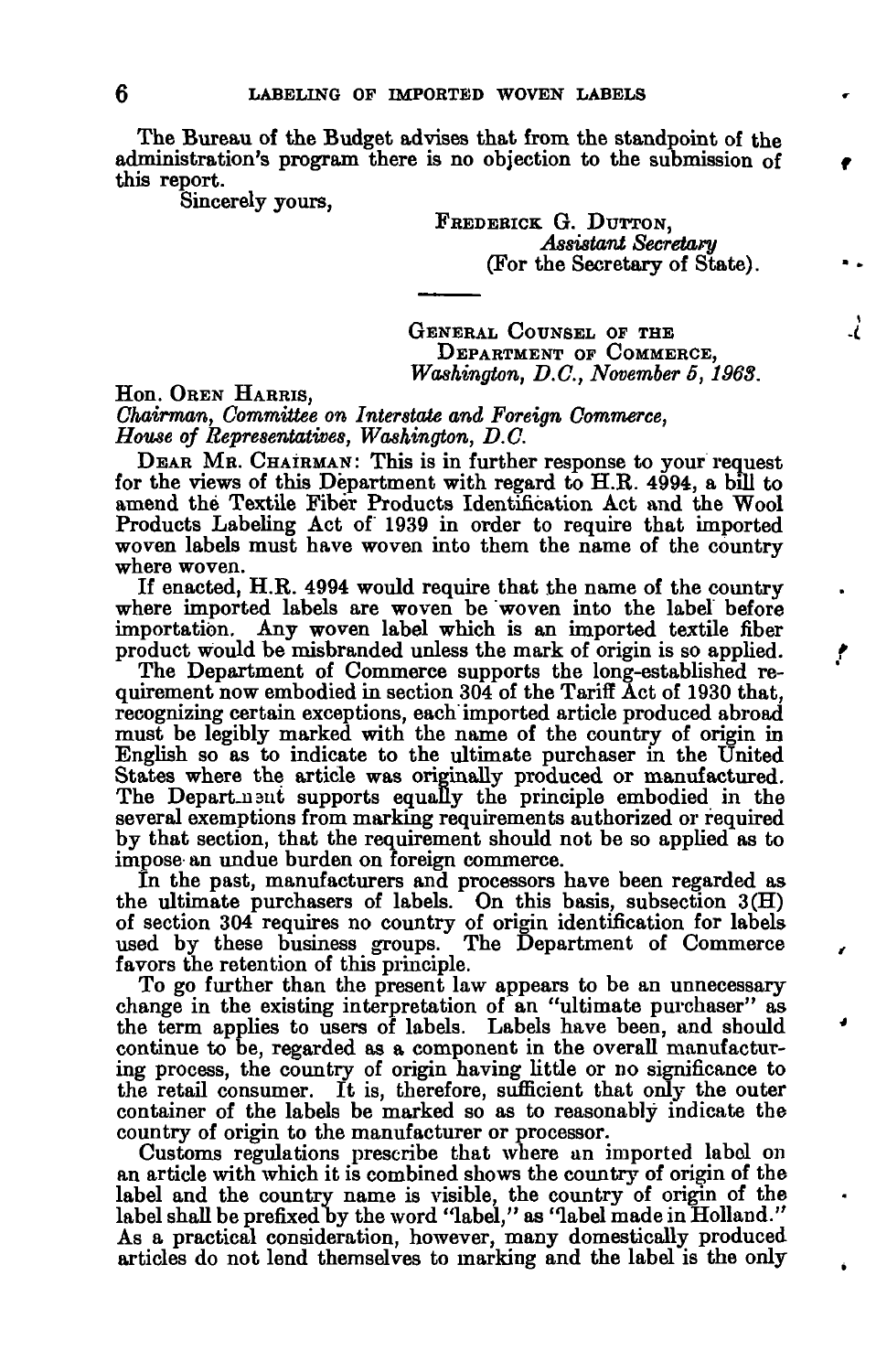feasible place to show the country of origin of the product being marketed. In such instances, retail consumers would in all probability interpret the origin information as pertaining to the product as well as to the label. Consequently, the proposed origin requirement on articles that are to be used by a manufacturer would in many cases be misleading to the buying public.

For these reasons, the Department of Commerce is opposed to the enactment of H.R. 4994.

The Department understands that the domestic woven label industry has been subjected to considerable pressures from competing imported products. However, it is not believed that a discussion of this problem is relevant to the issues raised by H.R. 4994.

We have been advised by the Bureau of the Budget that there would be no objection to the submission of this report from the standpoint of the administration's program.

Sincerely,

LAWRENCE JONES, *Acting General Counsel.* 

GENERAL COUNSEL OF THE TREASURY, *Washington, D.C, November 4, 1963.* 

Hon. OREN HARRIS, *Chairman, Committee on Interstate and Foreign Commerce, House of Representatives, Washington, D.C.* 

DEAR MR. CHAIRMAN: Reference is made to your request for the views of this Department on H.R. 4994, to amend the Textile Fiber Products Identification Act and the Wool Products Labeling Act of 1939 in order to require that imported woven labels must have woven into them the name of the country where woven.

The proposed legislation would provide that imported woven labels shall be mislabeled for the purposes of the Textile Fiber Products Identification Act and the Wool Products Labeling Act unless the name of the country where such label was woven is woven into the label before importation. While the Federal Trade Commission is responsible for enforcing the Textile Fiber Products Identification Act and the Wool Products Labeling Act, the bill would seem to provide that the customs service have the responsibility to see that imported woven labels are marked as required.

The Bureau of Customs of this Department has ruled that the manufacturer in the United States of articles to which woven labels are affixed is the "ultimate purchaser" of the imported article within the meaning of section 304(a) of the Tariff Act of 1930, as amended, in accordance with the principle of the decision in the case of *United States* v. *Gibson-Thomsen Co., Inc.* (1940) 27 CCPA 267. Woven labels are exempt from individual marking to indicate the country of origin under section  $304(a)(3)(D)$  of the Tariff Act if they are imported in containers legibly and conspicuoulsy marked to indicate the country of origin of the contents and the collector of customs at the port of entry is satisfied that the labels will reach the "ultimate purchaser" in such unopened container.

No evidence has been submitted to the Treasury Department that the exception from marking of woven labels under section  $304(a)(3)(D)$ of the Tariff Act is not appropriate or has resulted in misleading the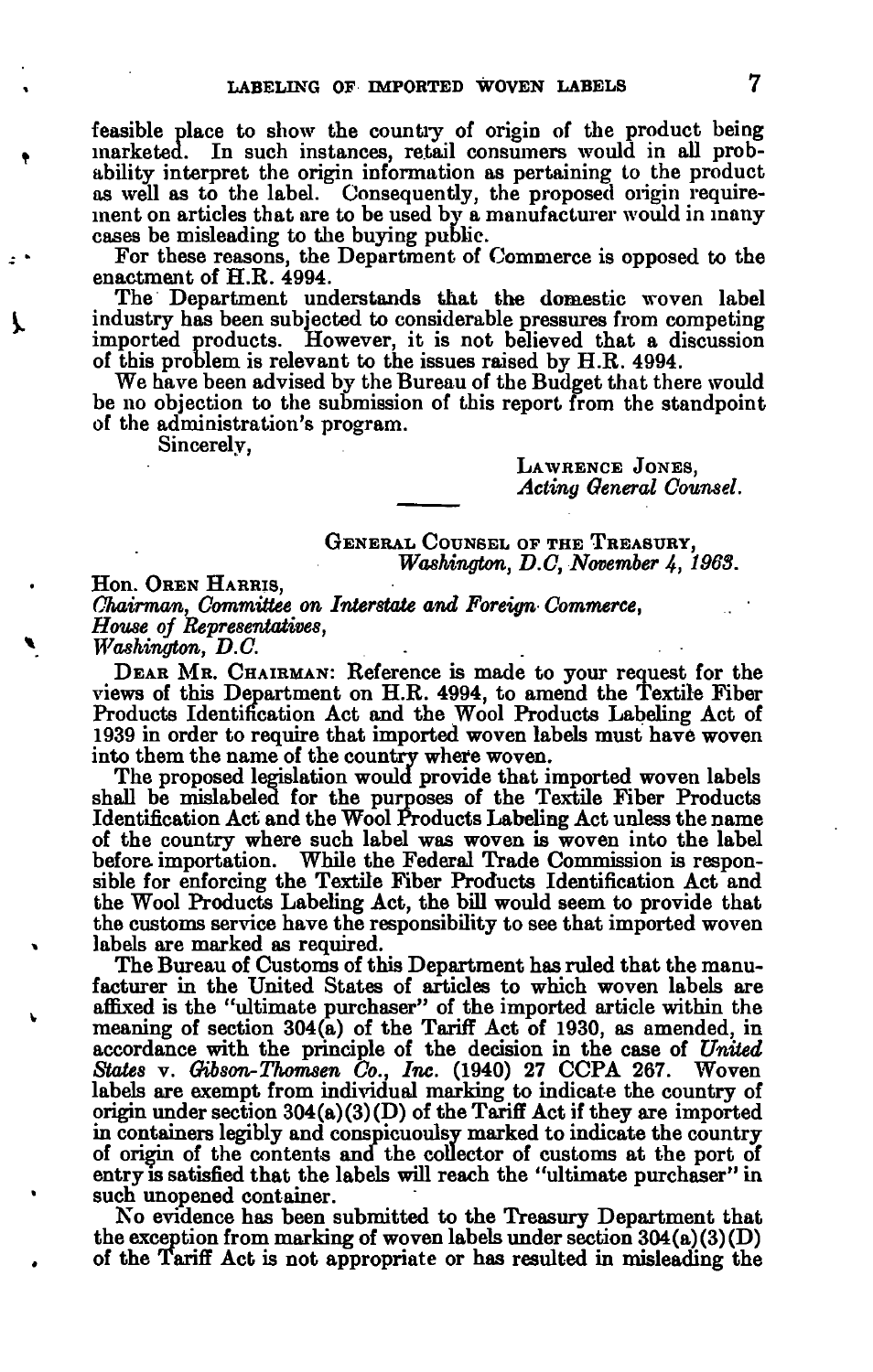U.S. "ultimate purchaser" as defined above. If a valid case is to be made, it should be made, in the first instance, to the Treasury Department.

As the President said at the time of the signing of the Trade Expansion Act on October 11, 1962, the best protection possible for our economy is a mutual lowering of tariff barriers among friendly nations so that all may benefit from a free flow of goods. This purpose would be compromised if the United States were to resort to indirect methods (such as unnecessary marking requirements) for restriction of imports. The Treasury Department, therefore, does not favor the enactment of H.R. 4994.

The Department has been advised by the Bureau of the Budget that there is no objection from the standpoint of the administration's program to the submission of this report to your committee.

Sincerely yours,

## G. D'ANDELOT BELIN, *General Counsel.*

Ĵ

### **CHANGES IN EXISTING LAW MADE BY THE BILL, AS REPORTED**

In compliance with clause 3 of rule XIII of the Rules of the House of Representatives, changes in existing law made by the bill, as reported, are shown as follows (new matter is printed in italic, existing law in which no change is proposed is shown in roman):

SECTION 4 OF THE TEXTILE FIBER PRODUCTS IDENTIFICATION ACT

MISBRANDING AND FALSE ADVERTISING OF TEXTILE FIBER PRODUCTS

SEC. 4. (a) Except as otherwise provided in this Act, a textile fiber product shall be misbranded if it is falsely or deceptively stamped, tagged, labeled, invoiced, advertised, or otherwise identified as to the name or amount of constituent fibers contained therein.

(b) Except as otherwise provided in this Act, a textile fiber product shall be misbranded if a stamp, tag, label, or other means of identification, or substitute therefor authorized by section 5, is not on or affixed to the product showing in words and figures plainly legible, the following:

(1) The constituent fiber or combination of fibers in the textile fiber product, designating with equal prominence each natural or manufactured fiber in the textile fiber product by its generic name in the order of predominance by the weight thereof if the weight of such fiber is 5 per centum or more of the total fiber weight of the product, but nothing in this section shall be construed as prohibiting the use of a nondeceptive trademark in conjunction with a designated generic name: *Provided,* That exclusive of permissible ornamentation, any fiber or group of fibers present in an amount of 5 per centum or less by weight of the total fiber content shall not be designated by the generic name or the trademark of such fiber or fibers, but shall be designated only as "other fiber" or "other fibers" as the case may be.

(2) The percentage of each fiber present, by weight, in the total fiber content of the textile fiber product, exclusive of ornamentation not exceeding 5 per centum by weight of the total fiber content: *Provided,* That, exclusive of permissible ornamentation, any fiber or group of fibers present in an amount of 5 per centum or less by weight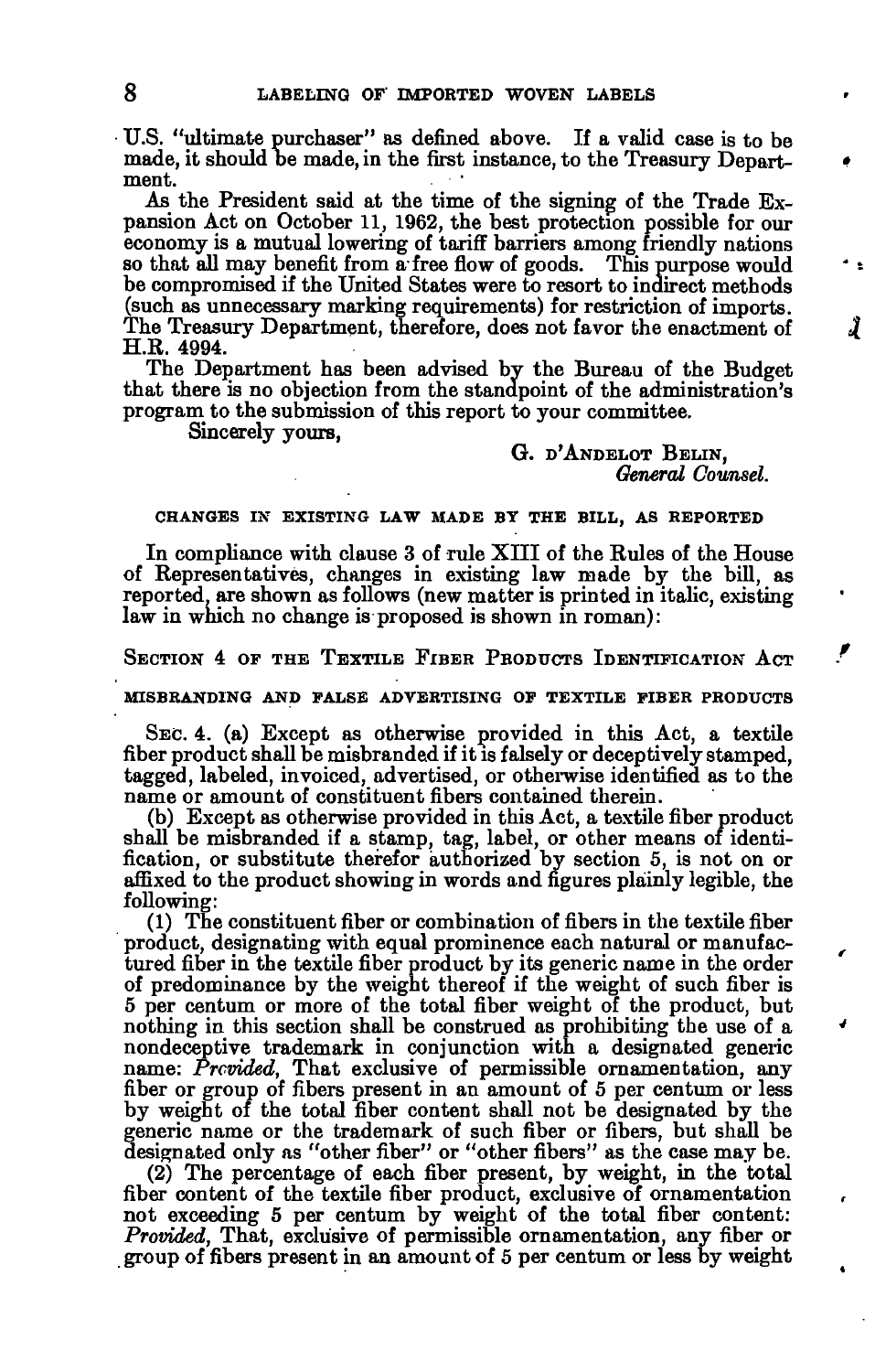of the total fiber content shall not be designated by the generic name or trademark of such fiber or fibers, but shall be designated only as "other fiber" or "other fibers" as the case may be: *Provided further,*  That in the case of a textile fiber product which contains more than one kind of fiber, deviation in the fiber content of any fiber in such product from the amount stated on the stamp, tag, label, or other identification shall not be a misbranding under this section unless such deviation is in excess of reasonable tolerances which shall be established by the Commission: *And provided further,* That any such deviation which exceeds said tolerances shall not be *a* misbranding if the person charged proves that the deviation resulted from unavoidable variations in manufacture and despite due care to make accurate the statements on the tag, stamp, label, or other identification.

(3) The name, or other identification issued and registered by the Commission, of the manufacturer of-the product or one or more persons subject to section 3 with respect to such product.

(4) If it is an imported textile fiber product the name of the country where processed or manufactured.

(c) For the purposes of this Act, a textile fiber product shall be considered to be falsely or deceptively advertised if any disclosure or implication of fiber content is made in any written advertisement which is used to aid, promote, or assist directly or indirectly in the sale or offering for sale of such textile fiber product, unless the same information as that required to be shown on the stamp, tag, label, or other identification under section 4 (b) (1) and (2) is contained in the heading, body, or other part of such written advertisement, except that the percentages of the fiber present in the textile fiber product need not be stated.

(d) In addition to the information required in this section, the stamp, tag, label, or other means of identification, or advertisement may contain other information not violating the provisions of this Act.

(e) This section shall not be construed as requiring the affixing of a stamp, tag, label, or other means of identification to each textile fiber product contained in a package if (1) such textile fiber products are intended for sale to the ultimate consumer in such package, (2) such package has affixed to it a stamp, tag, label, or other means of identification bearing, with respect to the textile fiber products contained therein, the information required by subsection (b), and (3) the information on the stamp, tag, label, or other means of identification affixed to such package is equally applicable with respect to each textile fiber product contained therein.

(f) This section shall not be construed as requiring designation of the fiber content of any portion of fabric, when sold at retail, which is severed from bolts, pieces, or rolls of fabric labeled in accordance with the provisions of this section at the time of such sale: *Provided,* That if any portion of fabric severed from a bolt, piece, or roll of fabric is in any manner represented as containing percentages of natural or manufactured fibers, other than that which is set forth on the labeled bolt, piece, or roll, this section shall be applicable thereto, and the information required shall be separately set forth and segregated as required by this section.

(g) For the purposes of this Act, a textile fiber product shall be considered to be falsely or deceptively advertised if the name or symbol of any fur-bearing animal is used in the advertisement of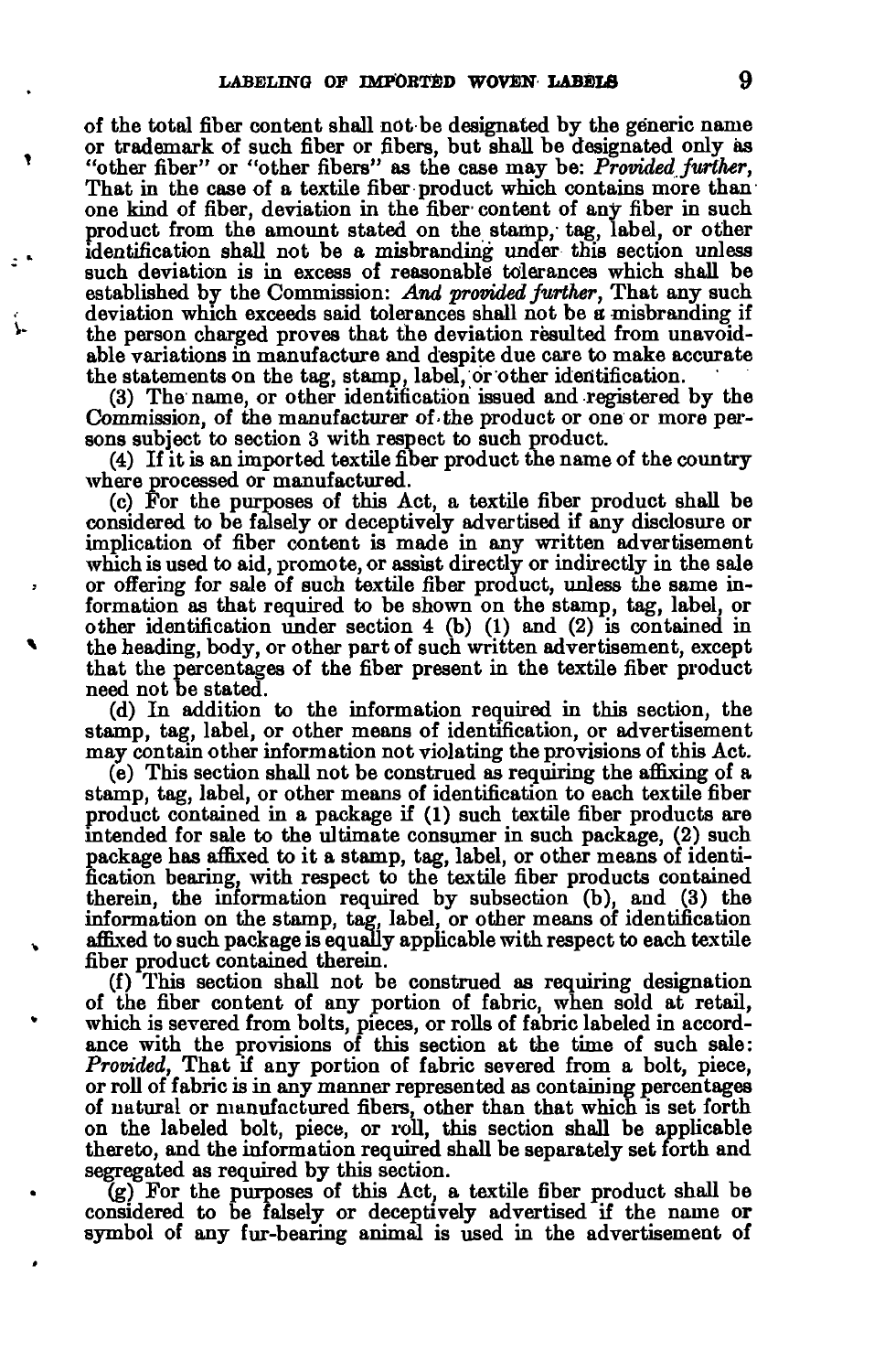such product unless such product, or the part thereof in connection with which the name or symbol of a fur-bearing animal is used, is a fur or fur product within the meaning of the Fur Products Labeling Act: *Provided, however,* That where a textile fiber product contains the hair or fiber of a fur-bearing animal, the name of such animal, in conjunction with the word, "fiber," "hair", or "blend", may be used.

(h) For the purposes of this Act, a textile fiber product shall be misbranded if it is used as stuffing in any upholstered product, mattress, or cushion after having been previously used as stuffing in any other upholstered product; mattress, or cushion, unless the upholstered-product, mattress, or cushion containing such textile fiber product bears a stamp, tag, or label approved by the Commission indicating in words plainly legible that it contains reused stuffing. *(i) For the purposes of this Act, any woven label which is an imported textile fiber product shall be misbranded unless the name of the country where such label was. woven is woven into such label before importation.* 

J

SECTION 4 OF THE WOOL PRODUCTS LABELING ACT OP 1939

### MISBRANDED WOOL PRODUCTS

SEC. 4. (a) A wool product shall be misbranded—

(1) If it is falsely or deceptively stamped, tagged, labeled, or otherwise identified.

(2) If a stamp, tag, label, or other means of identification, or substitute therefor under section 5, is not on or affixed to the wool product and does not show—

(A) the percentage of the total fiber weight of the wool product, exclusive of ornamentation not exceeding 5 per centum of said total fiber weight, of (1) wool; (2) reprocessed wool; (3) reused wool; (4) each fiber other than wool if said percentage by weight of such fiber is 5 per centum or more; and (5) the aggregate of all other fibers: *Provided,* That deviation of the fiber contents of the wool product from percentages stated on the stamp, tag, label, or other means of identification, shall not be misbranding under this section if the person charged with misbranding proves such deviation resulted from unavoidable variations in manufacture and despite the exercise of due care to make accurate the statements on such stamp, tag, label, or other means of identification.

(B) the maximum percentage of the total weight of the wool product, of any nonfibrous loading, filling, or adulterating matter.

(C) the name of the manufacturer of the wool product and/or the name of one or more persons subject to section 3 with respect to such wool product.

(3) In the case of a wool product containing a fiber other than wool, if the percentages by weight of the wool contents thereof are not shown in words and figures plainly legible.

(4) In the case of a wool product represented as wool, if the percentages by weight of the wool content thereof are not shown in words and figures plainly legible, or if the total fiber weight of such wool product if not 100 per centum wool exclusive of ornamentation not exceeding 5 per centum of such total fiber weight.